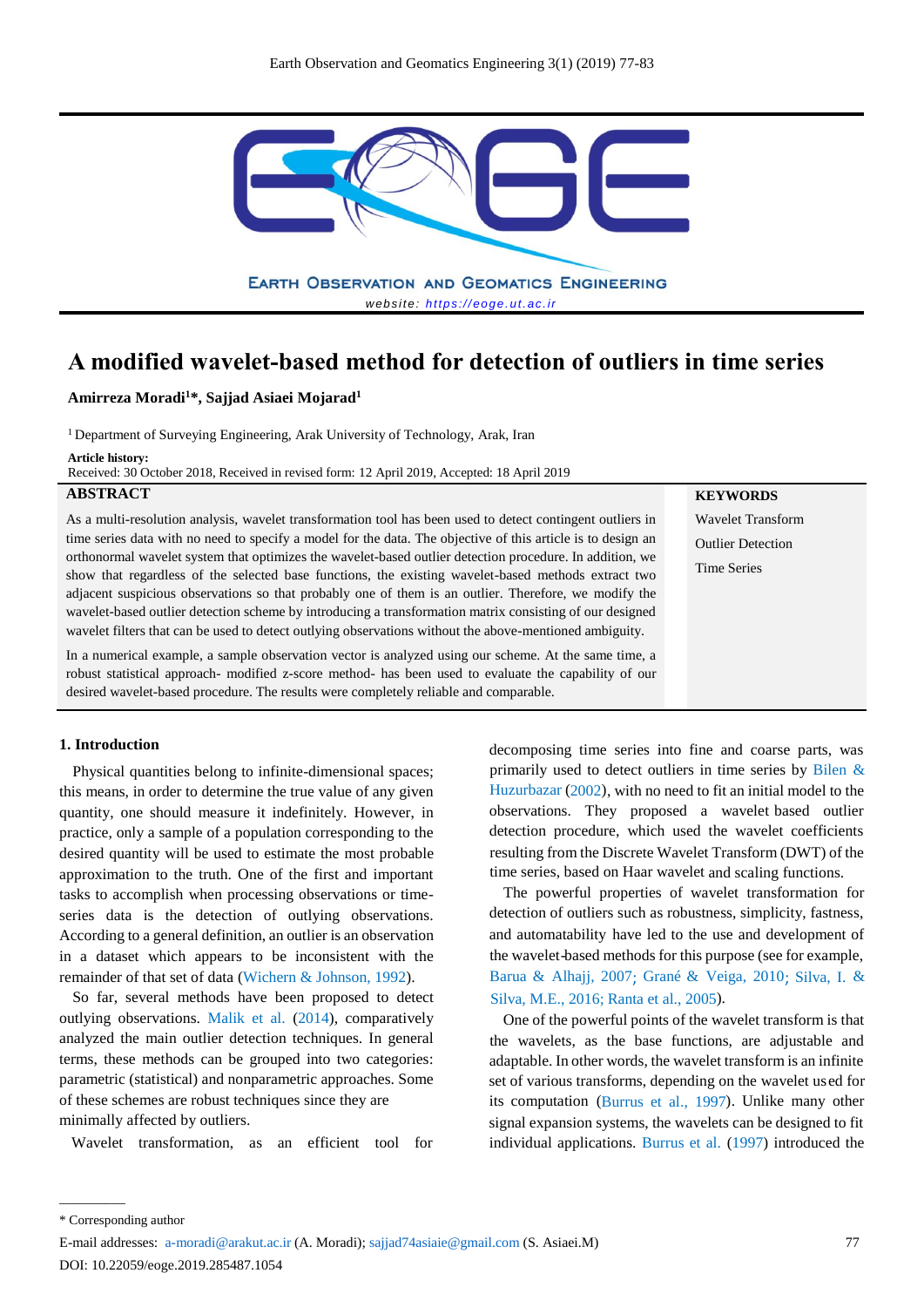most commonly-used wavelet families, such as Daubechies, Coiflets and, so on, each giving the signal representation, decomposition, or compression from different points of view. All aforementioned wavelet-based outlier detection studies made use of Daubechies wavelets because of yielding more significant wavelet coefficients at times corresponding to outliers in the original series. In this research, we design an orthonormal wavelet system that improves the ability to maximize the wavelet coefficients at times where there are outliers. Moreover, the existing wavelet-based methods extract two adjacent suspicious observations so that probably one of them is an outlier. Typically, this ambiguity needs to be resolved in a decision-making process. Accordingly, we modify the wavelet-based outlier detection scheme, by introducing a transformation matrix consisting of our designed wavelet filters that can be used to detect outlying observations without the above-mentioned inexactness.

The rest of this paper is organized as follows. In section 2, we briefly review some foundations of the wavelet transform. In section 3, we describe how to design an appropriate wavelet system for detection of outlying observations, and then present our modification approach to detect outliers without ambiguity. In Section 4, a numerical evaluation based on the proposed method is given. At the same time, a robust statistical approach- box plot method- is used to evaluate the capability of our modified wavelet-based scheme that shows the effectiveness of our desired scheme. Finally, we conclude the paper in Section 5.

#### **2. A brief background on wavelets and wavelet transformation**

According to wavelet terminology (Burrus et al., 1997),

the wavelet expansion of a function 
$$
f(t)
$$
 will be  
\n
$$
f(t) = \sum_{k=-\infty}^{+\infty} \sum_{j=-\infty}^{+\infty} d_{j,k} \psi_{j,k} (t)
$$
\n(1)

Where  $d_{j,k}$  s are the expansion coefficients at scale j and time translation k and the wavelets  $\psi_{j,k}(t)$ , as the base functions are constructed by translating and stretching the main producer function, known as mother wavelet  $\psi(t)$ 

$$
\psi_{j,k}\left(t\right) = \psi\left(2^{j}t - k\right) \tag{2}
$$

The coefficients  $d_{j,k}$  in the wavelet expansion (1) are called the discrete wavelet transform (DWT) of the signal  $f(t)$ .

In order to separate the coarse and fine parts of the analyzed signal, one may use some other base functions called scaling

functions
$$
\varphi_k
$$
  $(t)$ , along with wavelets, as follows  
\n
$$
f(t) = \sum_{k=-\infty}^{+\infty} c_k \varphi_k(t) + \sum_{k=-\infty}^{+\infty} \sum_{j=0}^{+\infty} d_{j,k} \psi\left(2^{j} t - k\right)
$$
 (3)

where, the scaling functions  $\varphi_k(t)$  are translated versions of a basic scaling function  $\varphi(t)$  as

$$
\varphi_k(t) = \varphi(t-k) \tag{4}
$$

In expression (3), the first part consists of the coarse information of the function and the details are reflected in the second part; such that the bigger j, s the more obtained details.

The coefficients in expressions (1) and (3) are called the discrete wavelet transform (DWT) of the signal. If the base functions construct an orthonormal basis, the expansion coefficients are computed using the inner products of  $f(t)$ 

with the corresponding wavelet or scaling functions.

In practice, the fast and simple discrete wavelet transforms and their inverts can be implemented based on the multiresolution analysis proposed by Mallat (1989) and improved by Beylkin et al. (1991) in which, one does not need to deal directly with the scaling functions and wavelets. Instead, the wavelet-based computed fine and coarse parts of a time series can be computed using highpass (wavelet) and lowpass (scaling) filters, with impulse responses  $h(n)$  and  $g(n)$ , respectively. Li (1996) briefly explained these procedures for a given sequence of a signal. The relation between these scaling filters can be obtained as follows (Li, 1996)

$$
g(n) = (-1)^{n-1} h(-n-1)
$$
 (5)

One of the attractive and unique features of the wavelet transform is the possibility of designing the scaling and wavelet filters to meet some desired properties, after satisfying the necessary conditions for the existence and orthogonality of the base functions. The following equations will guarantee the existence and orthogonality conditions, respectively (Burrus et al., 1997)

$$
\sum_{n=1}^{N} h(n) = \sqrt{2} \tag{6}
$$

$$
\sum_{n=1}^{N} h(n) = \sqrt{2}
$$
\n
$$
\sum_{n=1}^{N} h(n)h(n-2k) = \begin{cases} l & \text{if} \\ 0 & \text{Otherwise} \end{cases}
$$
\n(6)

where *N* is the support or length of  $h(n)$ , which must be an even number (Burrus et al., 1997).

Expressions (6) and (7) state that if the existence and orthogonality of the base functions is fulfilled,  $\frac{N}{2} + 1$ equations must be satisfied, which leaves  $\frac{N}{2}$ -1 degrees of freedom to design the N values of scaling filters.

# **3. System design and modification for detection of outliers**

 The first wavelet system with the possibility of designing the filtering coefficients has a length of  $N=4$ , because in this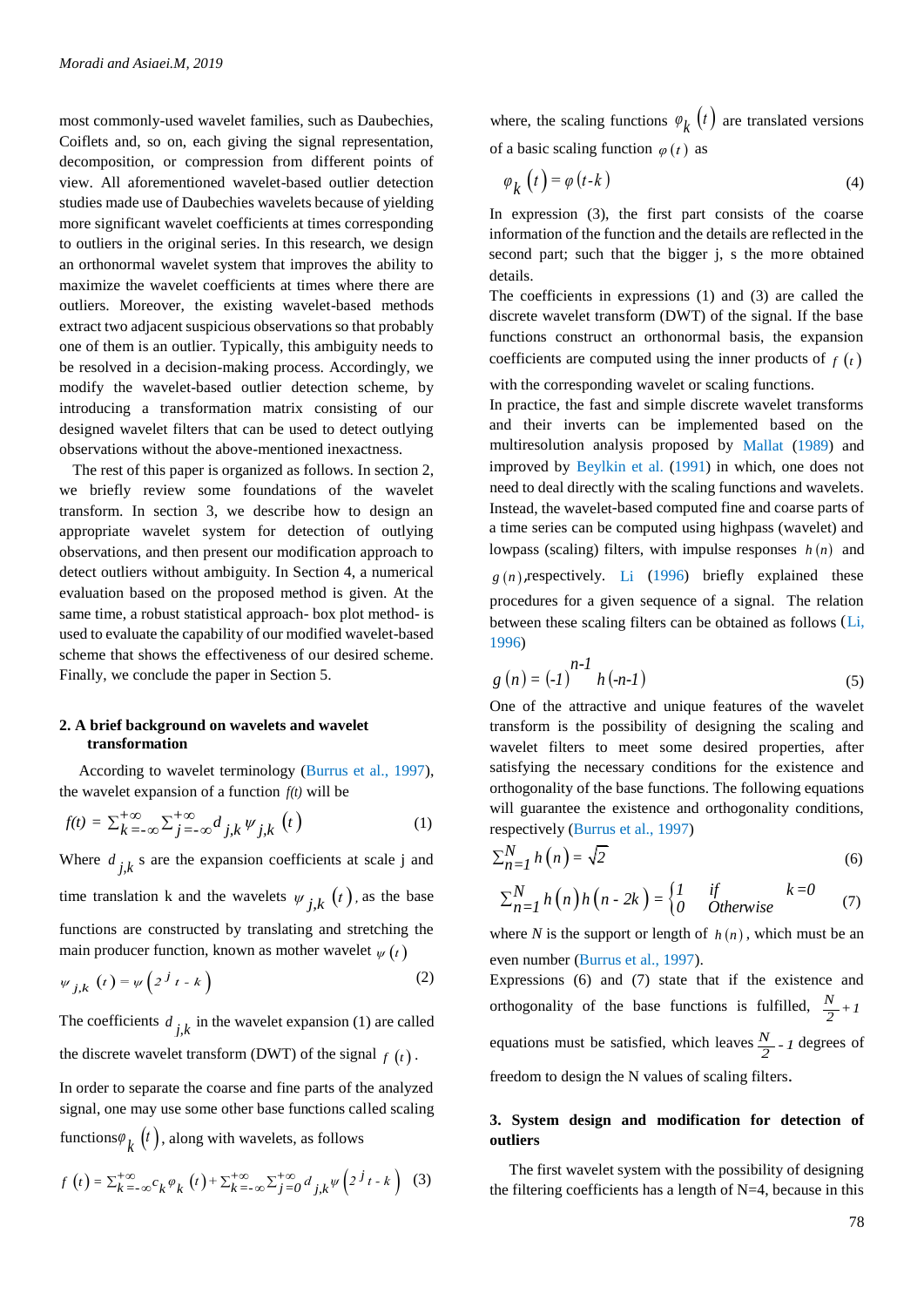case, there is one degree of freedom after satisfying the constraints of equations (6) and (7). Let angle  $\alpha$  be the parameter corresponding to the remaining degree of freedom. The following scaling filters will be achieved as (Burrus et al., 1997)

$$
\begin{cases}\nh(0) = \frac{1 - \cos(\alpha) + \sin(\alpha)}{2\sqrt{2}} \\
h(1) = \frac{1 + \cos(\alpha) + \sin(\alpha)}{2\sqrt{2}} \\
h(2) = \frac{1 + \cos(\alpha) - \sin(\alpha)}{2\sqrt{2}} \\
h(3) = \frac{1 - \cos(\alpha) - \sin(\alpha)}{2\sqrt{2}}\n\end{cases}
$$
\n(8)

The famous Daubechies-4 wavelet system was obtained for  $\alpha = \pi/3$ , in this category. This system belongs to a common family of wavelets designed by Daubechies (1992) to obtain maximum regularity for a given N. In the present research, we use the remaining degree of freedom to design a length-4 wavelet system to effectively detect the outlying observations in time series datasets.

The logic of wavelet based outlier detection approaches is that the estimated fine part of the signal, as a result of the discrete wavelet transform, yields the coefficients that are expected to be large in magnitude at times where there are jumps or outliers in the time series. Our procedure is based on designing a wavelet system that provides the best performance in magnifying outliers in the fine part of the time series being studied. Our process of detecting outliers uses the only remaining degree of freedom-the angle  $\alpha$ - to

achieve the optimal results.

Considering the forward and inverse one-dimensional discrete wavelet transforms converting any given signal from the time domain to the time-frequency domain and vice versa, the images of coarse and fine parts of the observation vector in the time domain are computed by multiplying the observation vector by two products  $H2*H1$  and  $G2*G1$ , respectively; where H1, H2, G1 and G2 are the forward and inverse wavelet transforming matrices consisting of wavelet and scaling filter coefficients. Our criterion to distinguish the probable outliers is based on the quantity of the elements of the image of the fine part. Therefore, the structure of the matrix of transformation used for calculating the fine part of the time series in the time-space is the key point of the optimum wavelet system identification for outlier detection. If we consider the vector of observations as an n-by-1 vector, the mentioned operator will be a square matrix of order n and every element of the detail vector in the time domain is the result of inner production of the corresponding row of the transformation matrix and the observation vector; accordingly, the best wavelet system is the one producing the largest peaks located at the positions corresponding to the row number of the vector of observations. The biggest element of the jth row of the transformation matrix should be the jth member of that row and the others should be close to zero.

Considering the structure of forward and inverse transform matrices (Keller, 2004), the fine part of the time series in the time-space can be directly computed using the transformation matrix G2<sup>x</sup>G1 as follows:

Hence series being studied. Our process of detecting outliers uses the only remaining degree of freedom-the angle α-to-  
\nuses the only remaining degree of freedom-the angle α-to-  
\n
$$
\begin{bmatrix}\nh_1^2 + h_3^2 & h_0h_1 - h_2h_3 & h_1h_3 & h_0h_3 & 0 & 0 & ... & h_1h_3 & h_1h_2 \\
h_0h_1 - h_2h_3 & h_0^2 + h_2^2 & h_1h_2 & h_0h_2 & 0 & 0 & ... & h_1h_3 & h_0h_2 \\
h_1h_3 & h_0h_2 & h_0^2 + h_1^2 & h_0^2 + h_2^2 & h_1h_2 & h_0^2 + h_2^2 & -h_1h_2 & h_0^2 + h_2^2 & -h_1h_2 & h_0^2 + h_2^2 & -h_1h_2 & h_0^2 + h_2^2 & -h_1h_2 & h_0^2 + h_2^2 & -h_1h_2 & h_0^2 + h_2^2 & -h_1h_2 & h_0^2 + h_2^2 & -h_1h_2 & h_0^2 + h_2^2 & -h_1h_2 & h_0^2 + h_2^2 & -h_1h_2 & h_0^2 + h_2^2 & -h_1h_2 & h_0^2 + h_2^2 & -h_1h_2 & h_0^2 + h_2^2 & -h_1h_2 & h_0^2 + h_2^2 & -h_1h_2 & h_0^2 + h_2^2 & -h_1h_2 & h_0^2 + h_2^2 & -h_1h_2 & h_0^2 + h_2^2 & -h_1h_2 & h_0^2 + h_2^2 & -h_1h_2 & h_0^2 + h_2^2 & -h_1h_2 & h_0^2 + h_2^2 & -h_1h_2 & h_0^2 + h_2^2 & -h_0^2 + h_1^2 & -h_0^2 + h_1^2 & -h_0^2 + h_1^2 & -h_0^2 + h_1^2 & -h_0^2 + h_1^2 & -h_0^2 + h_1^2 & -h_0^2 + h_1^2 & -h_0^2 + h_1^2 & -h_0^2 + h_1^2 & -h_0^2 + h_1^2 & -h_0^2 + h_1^2 & -h_0^2
$$

The optimum wavelet system is obtained for  $\alpha = -\pi/4$ , that maximizes the diagonal and minimize the off-diagonal elements of the transformation matrix. Four sample

consecutive rows of the above transformation matrix are quantitatively compared in Figure 1.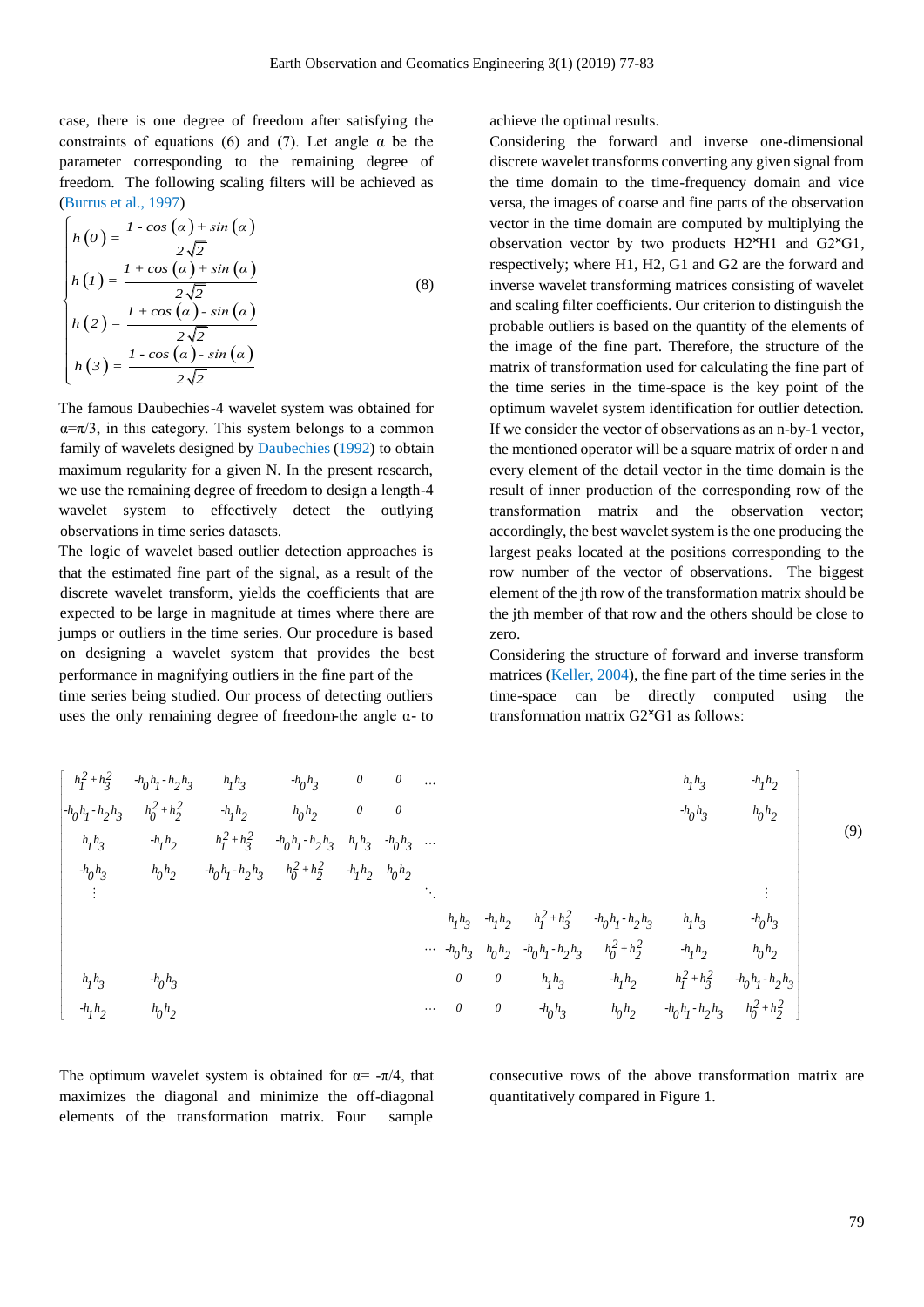

Figure 1. Four sample rows of the transformation matrix G2<sup>x</sup>G1, for the designed length-4 wavelets with  $\alpha = -\pi/4$ , (a) the 14th row, (b) the 15th row, (c) the 16th row and (d) the 17th row

It can be noted that the format of these rows, with the largest peaks located at the positions corresponding to the number of the row, is suitable for analyzing the vector of observation for detecting the outliers. However, the presence of relatively large elements next to the peaks in even rows leads to an ambiguity in detecting probable outliers in some cases. This ambiguity can be resolved by comparing the suspicious observation with the sample mean of the original series (Bilen and Huzurbazar, 2002). Since the focus of the present research is on the transformation matrix structure, we are expected to fix this issue by modifying the transformation matrix. Since this problem is caused by the non-zero off-

diagonal elements of the transformation matrix, it can be seen that by choosing  $\alpha = \pi/4$ , these off-diagonal elements are exactly the negative value of their corresponding elements in the initial transformation matrix. Therefore, the summation of these two operators, one obtained for  $\alpha = -\pi/4$  and the other for  $\alpha = \pi/4$ , reproduces a modified operator.

Figure 2 shows four consecutive rows of the new modified matrix in the same order as represented in Figure 1. Again, the largest peaks at the positions corresponding to the number of rows maintain the capability of detecting outliers; at the same time, there is no considerable quantity in the neighborhood, making this task uncertain.



Figure 2. Four sample rows of the transformation matrix  $G2^{\times}G1$  for the modified length-4 wavelets (a) the 14th row, (b) the 15th row, (c) the 16th row and (d) the 17th row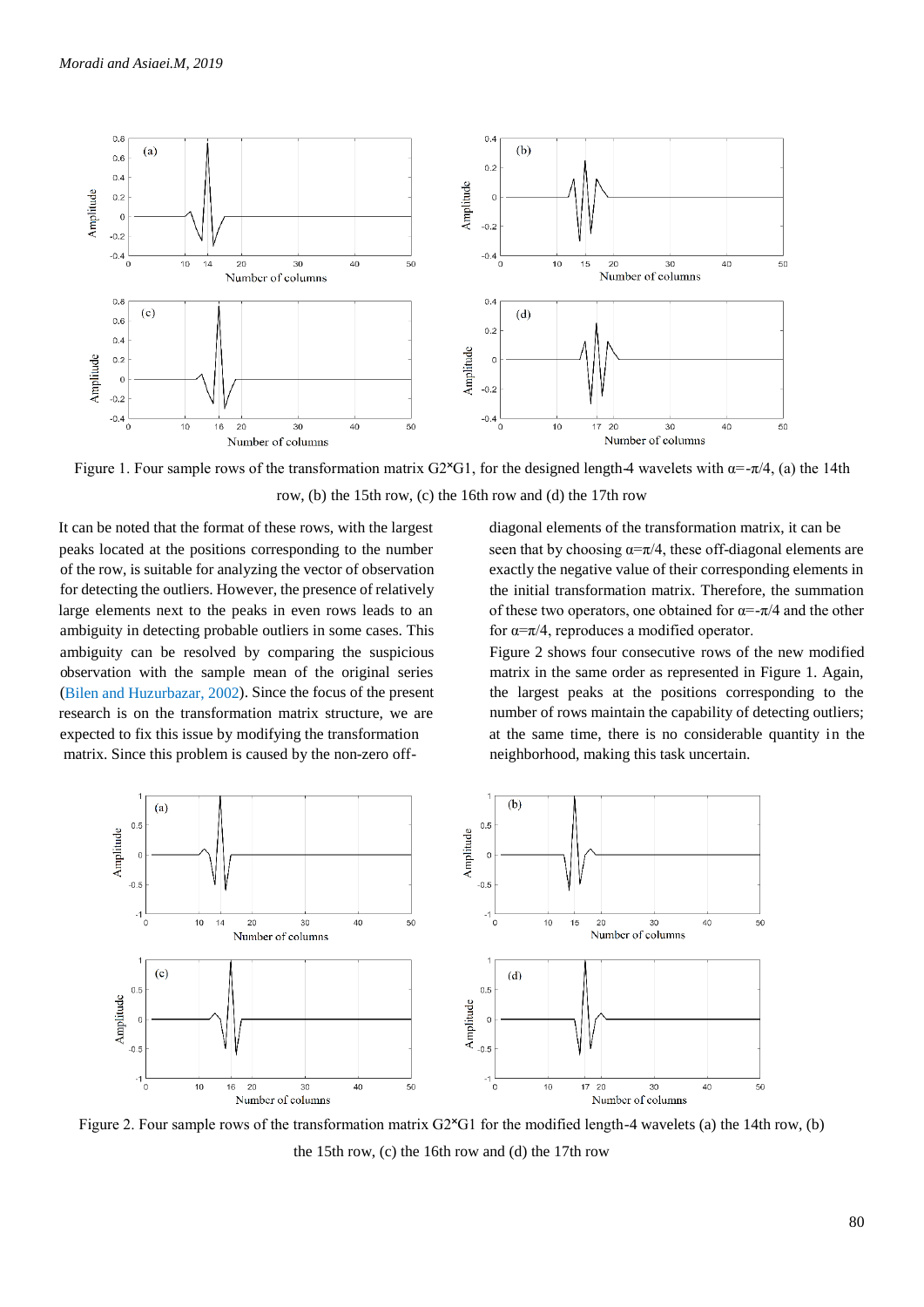#### **4. Numerical results and discussion**

 Illustrating our modified wavelet-based method, two numerical examples are introduced in this section, along with comparing the results of applying the conventional waveletbased scheme for detecting the outliers as well as with the results of using a robust statistical approach known as the modified z-score method (Iglewicz & Hoaglin, 1993).

As the first example, in order to simulate real outliers in the example signal, two extreme values (outliers) have been inserted to a normally distributed 50 observations at the 32nd and 43rd elements, as follows

*L1= [48.1717 36.4532 13.1691 31.2274 32.3586… 16.1612 21.3550 37.9409 34.7713 40.9037 12.9577… 38.4884 37.4129 28.8269 54.6555 2.9460 17.5721… 32.1748 45.2027 44.0752 27.2009 12.2038 47.8418… 36.5650 25.0295 36.0776 32.0627 23.8036 28.4913… 14.1925 32.9215 110.6737 22.9883 13.4924 13.5561… 53.2436 30.0797 25.4254 35.2326 19.5343 18.3316 … 23.8275 144.7577 57.2185 13.6728 27.3630 21.1187… 24.7077 27.8293 34.035]*

The second observations are arc-second portion of 50 direction readings from 1" instrument as the vector of observations may contain some outliers.

*L2= [41.9 49.5 42.6 45.5 46.3 45.5 47.2 43.4 44.6 43.3 47.4... 45.5 46.1 42.6 44.7 43.1 42.5 44.3 44.2 46.1 45.9 46.1 46.3… 43.6 45.0 45.6 49.5 41.8 42.0 52.0 46.0 44.7 47.5 45.5 … 44.3 46.2 43.2 43.4 42.8 43.2 43.0 42.2 47.1 46.8 45.7 … 44.3 44.7 47.6 44.1 45.6]*

At first, the modified z-score method is used to detect the probable outliers among the elements of the above vectors. In this method, after calculating the median and the median of the absolute deviation of the median (MAD), the modified Z-Score (Mi) is computed as (Iglewicz and Hoaglin, 1993)

$$
M_{i} = \frac{0.6745 \left( X_{i} - \tilde{X} \right)}{MAD}
$$
 (10)

where,  $\tilde{x}$  is the sample median, and according to Iglewicz & Hoaglin (1993), the observations are labeled as outliers when

 $M_i$  > 3.5 with a significance level of 0.0005 and when

 $M_i$  > 2 with a significance level of 0.05, which in the case

of the first sample, the 32nd and 43rd elements of

the observation vector are detected as real outliers with significance levels of 0.0005, as real outliers and 0.05.

In the case of the second sample, the 30th element of the observation vector and the 2nd, 27th and 30th ones are detected as outliers with significance levels of 0.0005 and 0.05, respectively.

Now, let us examine the wavelet-based method using Daubechies-4, our designed length-4 and finally, our modified operator. To decide on suspicious observations, we use the threshold limits for wavelet coefficients as proposed

by Bilen & Huzurbazar (2002), with the difference that these limits are transformed to the time-space using inverse discrete wavelet transform to match the corresponding fine part of the time series in the time-space.

According to Bilen & Huzurbazar (2002), the threshold limit can be estimated based on the results that

can be estimated based on the results that  

$$
P\left\{\max \left|d_i \neq \sigma_i\right|\right|_{i=1:n} > \sqrt{2\log n} \right\} \to 0 \quad \text{as} \quad n \to \infty \quad (11)
$$

for wavelet coefficients (details)  $d_i \square N\left(0, \sigma_i^2\right)$ . The

normality of the wavelet coefficients is guaranteed by the normality of the data used that may be considered the limitation of the proposed method.

The noise level,  $\sigma$ , can be estimated using the mean value of absolute deviations of the wavelet coefficients from the median and then, the threshold limit,  $\sigma \sqrt{2 \log n}$  can be computed based on the expressions (11). According to Bilen & Huzurbazar (2002), the false detection rates for the proposed wavelet-based method is comparable to other detection procedures.

 Figures 3 and 4 represent the images of fine parts of the sample observation vectors, L1 and L2, along with their corresponding images of the threshold limits in the time domain, based on the three above-mentioned wavelet systems. In each case, some large peaks fall outside the limits as potential outliers. It appears difficult to distinguish actual outliers between some adjacent elements falling outside the corresponding threshold, except for the outliers detected by applying our modified transformation matrix (Figure 3.c and Figure 4.c), in accordance with the results of the modified zscore method.

### **5. Conclusions**

 In this study, the wavelet-based outlier detection method, as a robust non-parametric direct procedure for detection of outliers in time series data, has been improved based on the property of designing wavelet and scaling filters to achieve the following advantages:

- Non-ambiguity: Unlike other wavelet-based methods that use conventional base functions, our wavelet system was designed and modified to provide maximum compatibility with outlier detection task. This led to fixing the inherent ambiguity in choosing the outlier between two adjacent suspicious observations without any additional decision making process, which in turn resulted in fastness.
- Perceptibility: The proposed wavelet-based procedure was formulated in the same space as the original signal exists that led to more comprehensible results. The image of the fine part of the observation vector was easily and quickly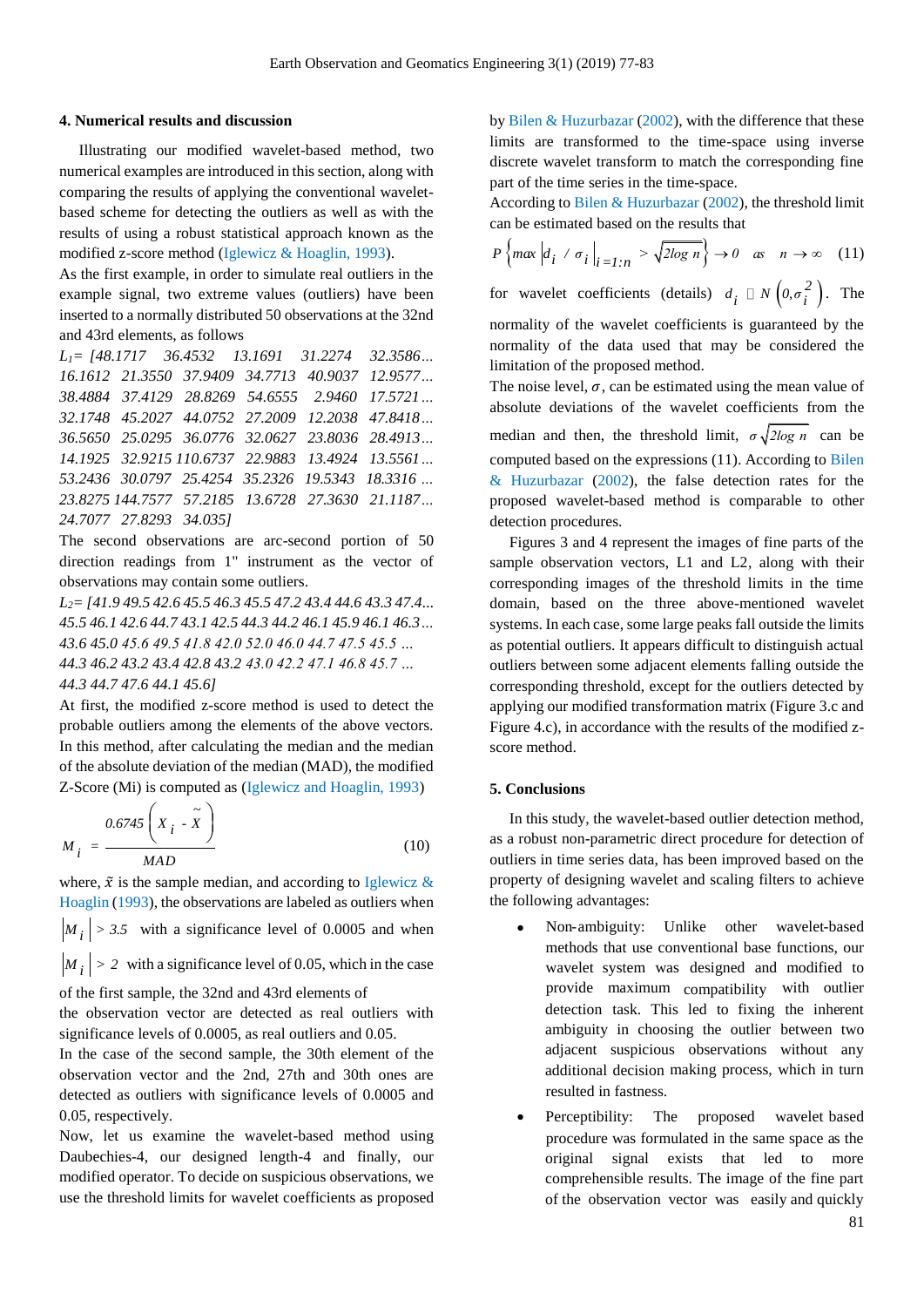

Figure 3. The images of the fine parts of the sample observation vector *L1*, along with their corresponding images of threshold limits in the time domain based on (a) Daubechies-4 wavelets, (b) the designed length-4 wavelets with  $\alpha = -\pi/4$ and (c) the modified length-4 wavelets



Figure 4. The images of the fine parts of the sample observation vector *L2*, along with their corresponding images of the threshold limits in the time domain based on (a) Daubechies-4 wavelets, (b) the designed length-4 wavelets with *α=-π/4* and (c) the modified length-4 wavelets